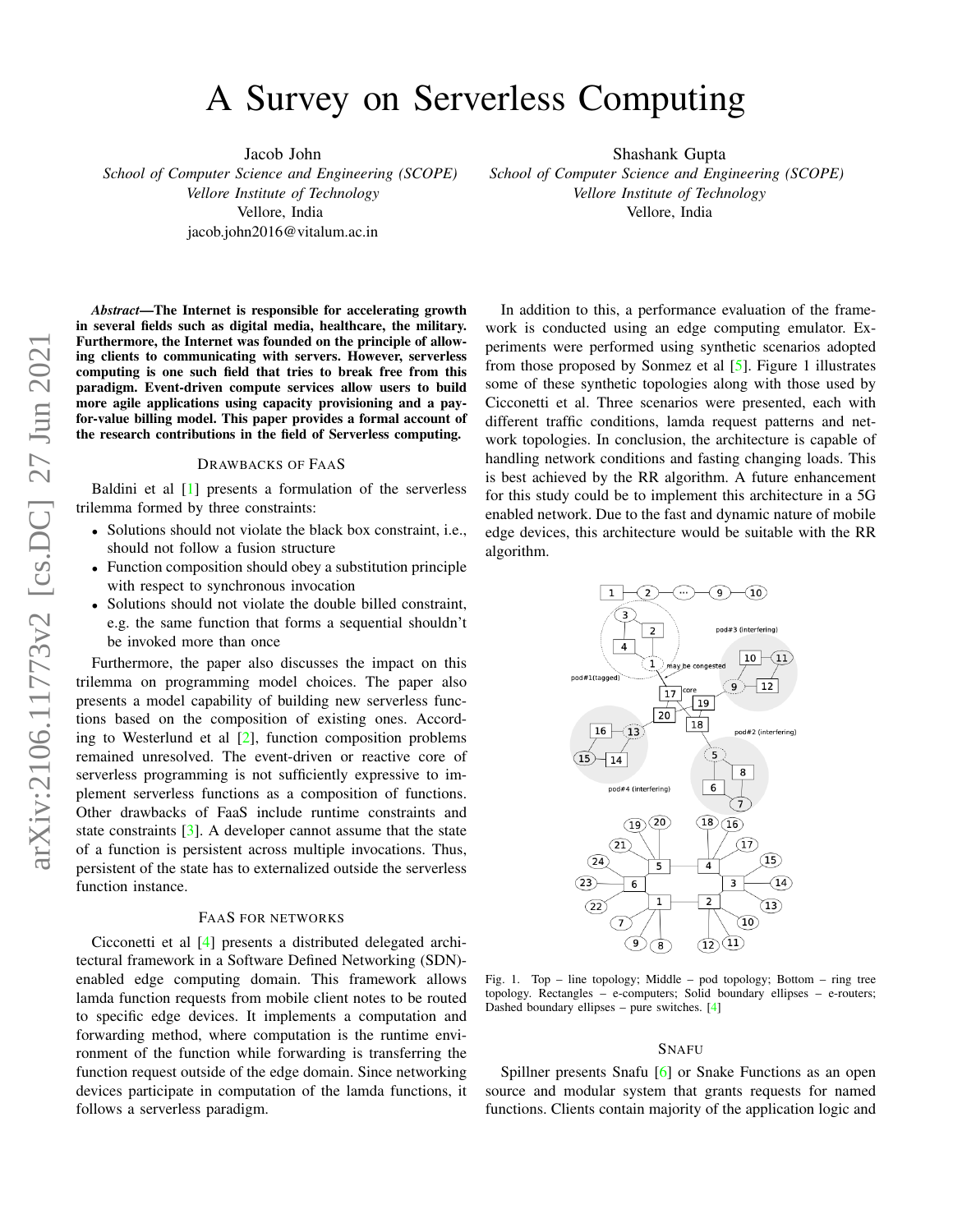are used to externally trigger systems offering stateless microservices. These systems contain 'fine-granular' functions that are invoked via network protocols. TKról et al, terms this concept as Named Function as a Service (NFaaS). The Snafu architecture also allows local invocation of functions via a command-line interface.

Snafu is said to be suitable for quick prototyping of applications and/or ad-hoc experiments. Snafu offers flexibility, modularity and extensibility to balance isolation and authentication. The Snafu architecture realizes this modularity through "an extensible system whose functionality is partly contained in subsystems with pluggable components". In addition to this, a zero-configuration default setup makes the system comparatively easier to use than AWS Lamda compatible and incompatible runtimes that require integration with other runtime components and frameworks. In addition to this, Snafu also provides the added benefit of, "per-instance, per-tenant and per-function configuration options (in order of priority)".

A serverless real-time data processing app tutorial given on Amazon's website [\[8\]](#page-6-6) requires the following components to build:

- AWS Lambda to process serverless real-time data streams
- Amazon Kinesis to archive raw data to S3
- Amazon S3 to store raw data
- Amazon DynamoDB to persist records in a NoSQL database
- Amazon Cognito
- Amazon Athena to run ad-hoc queries against raw data
- AWS IAM

Note that all components belong to Amazon, including S3 that offers storage for the application. Thus, utilizing AWS Lamda might result in a vendor lock-in as all the data is archived and processed on Amazon's services.

The worst in-process single threaded performance of Snafu is still competitive to AWS Lamda with a 377.75% and 188.09% relative speed for the computation of recursive Fibonacci of 15 implemented using Python. Spillner proposes a parallelization optimization would yield better results and could be implemented in future versions. Snafu also said to achieve better utility than AWS Lamda for more frequent use which makes it more economical while still attaining competitive performance results. However, with large instance types, Snafu gets "prohibitively expensive" as at some point, the performance halts but the price still climbs.

## MCGARTH.NET

McGarth et al [9] develop an open source, performance oriented serverless platform deployed in Microsoft Azure and implemented in .NET. For data persistence and for its messaging layer, this platform relies on Azure Storage Services. The function execution environments are Windows containers. The platform comprises of two primary components – web services, which contains web apps, load balancers, etc. and the worker services. For simplicity, this paper refers to this platform as McGarth.NET.

McGarth.NET was tested against open source performance tools developed by McGarth et al. The tool utilizes a "Serverless Framework to deploy Node.js functions to different services" [10]. Two tests were conducted – Concurrent Test, measures the ability to performantly scale and execute a function and Backoff Test, to study cold start times and expiration behaviors of function instances. The results for both tests are encouraging, even when compared to commercial services such as AWS lamda, Google Cloud Functions, Apache OpenWisk and Azure Functions. Furthermore, it should be noted that though Azure Functions and McGarth.NET have different function execution environments despite both being Windows implementations.

Some of the limitations of McGarth.NET include Function immutability – as REST API only supports creation, deletion and read operation of function resources. McGarth et al propose that this could be overcome by storing multiple versions of a function and target each version during execution. Another limitation would be the use of warm queues as a FIFO implementation. This causes issues with container expiration. Furthermore, Azure doesn't support LIFO queues, but a Redis [\[11\]](#page-6-7) cache could be used "to store warm stacks and use the list data type that supports LIFO queue operations". It should also be considered that Redis and Azure are very different systems in terms of purpose and implementation.

Asynchronous Execution and Worker Utilization are also other limitations in McGarth.NET. However, this can be overcome using services such as Amazon SDK (Boto3) and Google Functions allow asynchronous, non-blocking invocations via various methods [\[12\]](#page-6-8). Furthermore, since McGarth.NET utilizes windows containers as a substitute for linux containers, certain useful operations such as container resource updating and container pausing [\[13\]](#page-6-9) aren't supported.

### PIPSQUEAK AND PIPBENCH

Oakes et al introduce an approach called Piqsqueak for larger FaaS functions. By introducing a package caching mechanism, Pipsqueak reduces initialization overhead and speeds up function deployment. This is because modern applications are dependent on userspace dependencies [\[16\]](#page-6-10) and large libraries  $[15]$ , such as numpy and scikit present in the PyPI repository. Pipsqueak achieves this by utilizing containers with predeployed Python libraries. Thus, "FaaS function package sizes can be smaller which enables deployment to be more agile" [\[17\]](#page-6-12). Furthermore, Oakes also proposed PipBench, a tool for evaluation package support.

## **SERVERLESSOS**

Al-Ali et al [\[18\]](#page-6-13) propose a novel method of abstraction for serverless computing. This abstraction allows for the support of general rather than solely event driven processes. ServerlessOS comprises of a multi-resource disaggregation model, a fine-grained cloud orchestration layer and an isolation capability. The coordinated isolation (among workloads) extends the Linus cgroup functionality and enables data privacy and resource management across disaggregation.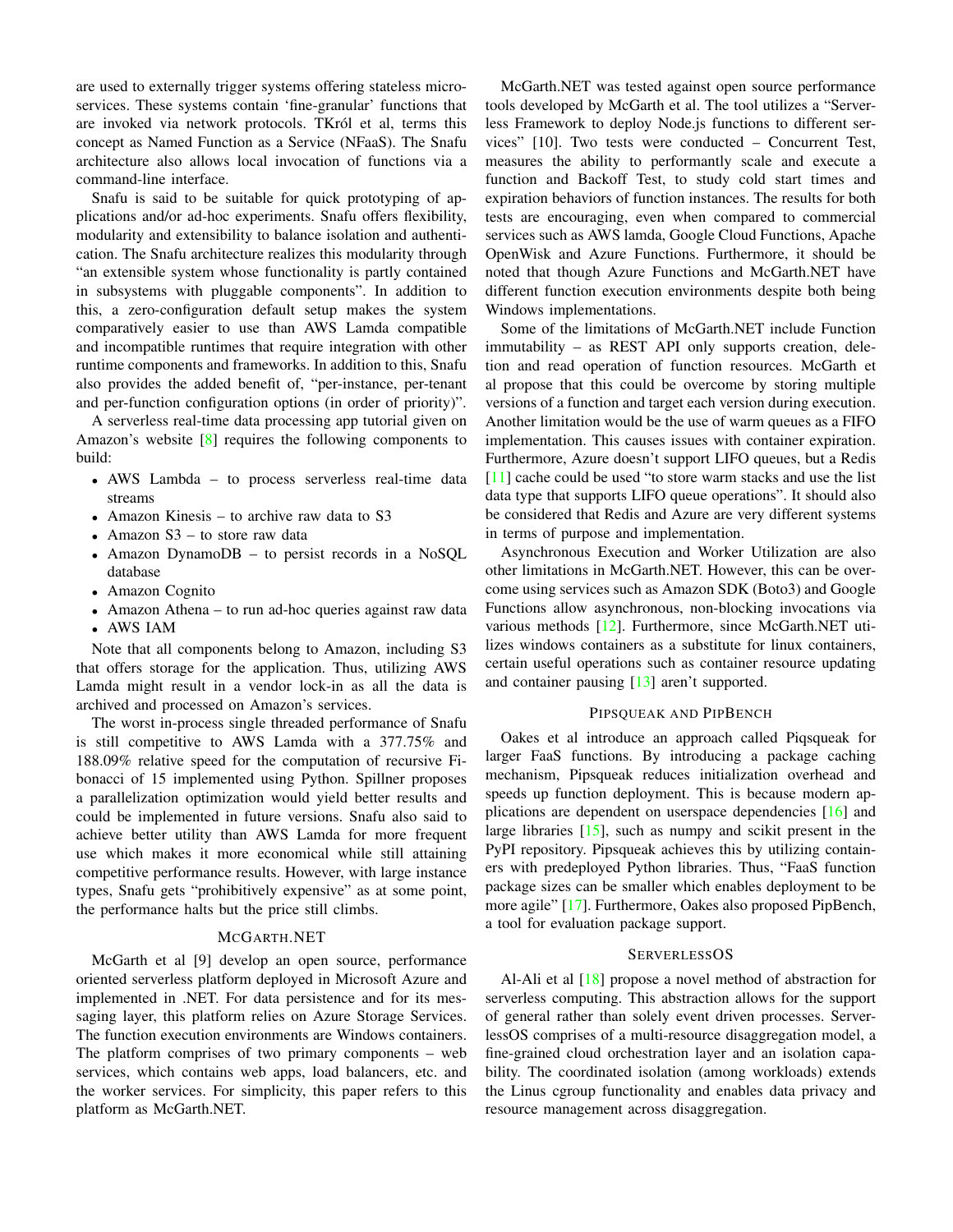Al-Ali also claim to provide the "same abstraction developers are familiar with." Thus, allowing legacy code to be redeployed without having the need to refactor it. Furthermore, since ServerlessOS is a process-based model that constantly evolves to provide many customized features, it avoids vendor lock-in for consumers. In addition to this, due to its resource disaggregation properties, this serverless model abstracts resources as a 'pool of CPU, I/O and memory" which helps fulfill growing demands.

#### RECYCLE.IO

Al-Masri et al [\[19\]](#page-6-14) utilize serverless and edge computing to create a smart waste management system, Recycle.io [\[20\]](#page-6-15). This novel device reduces the cost associated with separation of waste by providing waste management agencies with smart recycling and organic bins. Detection happens at the edge of the IoT network using Azure functions that utilize data captured from a camera and ultrasonic sensor module. Furthermore, the serverless functionality is the use of Microsoft's Custom Vision to label images as sources of waste. Violations at smart bins are captured and stored into an SQL database on the cloud and can be monitored using a dashboard.

## IBM BLUEMIX OPENWISK

OpenWisk (proposed by Baldini et al  $[21]$ ) is an open source serverless mobile application development platform used for constructing cloud native actions. By supporting multiple languages and APIs, OpenWisk allows customization and hence simplifies development of mobile application architectures. This coupled with the availability as open source  $[22]$  prevents vendor lock ins. Furthermore, the support of OpenWisk packages allows developers to share various implementations.

An event-based programming model similar to ECA [\[23\]](#page-6-18) is used develop trigger/action/rules for the model. A composition of multiple actions forms an action sequence. OpenWisk also unloads resources on-demand basis each invocation and trigger and uses Docker containers to provide auto-scaling. Thus, allowing developers to focus primarily of application development rather than provisioning and maintaining cloudbased APIs. In addition to this, Baldini et al present a Weather and Watson configuration that uses the Weather.com API to retrieve the weather forecast for 10 days. Followed by a translate action that translates the forecast from English to Spanish.

## THE FREEZE/THAW CYCLE

According AWS' official documentation [24], after configuring an environment and launching it, a container based on the execution context specified in the configuration is created. AWS Lambda provisions and manages the configured resources such as amount of memory and maximum execution time. AWS lambda also maintains an execution context in the cache, hence reducing the initial overhead. These executing contexts are reused for subsequent invocations to prevent the added latency and bootstrapping every time successive lambda functions are invoked. Furthermore, in Node.js, every function will be marked complete in one of the following ways [\[13\]](#page-6-9):

- Timeout: The maximum execution time is specified by the user prior to container creation. This initialization code is run before any calls are made or the event handler is fired for the first time. Once this user-defined duration is availed, the function or the code in the container will "summarily halted" regardless of the state the function is in. Hence, it should be noted that the user should perform dry runs on the code to test what time threshold would yield an undesired exception for the application. For example, recursive loops with poor exit parameters set would relentlessly lead to abnormal behavior.
- Controlled termination: If any callback invokes *context.done()* and then finishes its own execution, the remaining callbacks would also terminate regardless of their execution state. It should be noted that this callback doesn't necessarily need to be the "original handler entry point". The user should also note that explicit termination should not impact the performance of other callbacks.
- Default termination: If all processing callbacks complete, then the container will terminate. A "Process exited before completing request" message is written to the logs. This occurs when no *context.done()* is called upon completion of the terminal or final callback. The user shouldn't perceive the log message as an error but rather an implicit termination of the running code.

A *freeze/thaw* cycle is employed in order to maintain an execution context or "keep-alive" a container. Freeze refers to the process of preserving the directory content when a function terminates. This resides in the */tmp* directory of 512 MB which is inherent to every execution context. Hence equipping the client with a transient cache or ephemeral disk space that is utilizes in any preceding lambda invocation. Despite the process being automated, AWS suggests, "adding logic in your code" to examine whether a connection persists prior to requesting a fresh connection.

An intrinsic property in almost all FaaS platforms is autoscaling and deprovisioning. This is done in order to conserve server capacity, energy and reduce costs for clients. Granular billing is utilized and hence the user is billed when the serverless application is being execute  $[25]$ . However, this is done by allowing the hosting infrastructure to go COLD. This means rather than running the containers constantly, to conserve server resources, which can be then harnessed by others, service providers typically deprovision server capacity when demand for it falls.

Lloyd et al discuss the implications of this deprovisioning and its impact on microservice performance via a comprehensive investigation  $[26]$ . In this paper, the authors forced cold runs by creating new HTTP-triggered function apps containing single C# functions for each run. The behavior of each function was measured on the Microsoft Azure platform using Visual Studio Team System (VSTS). Performance load tests and stress tests were performed on the functions using VSTS [\[27\]](#page-6-21).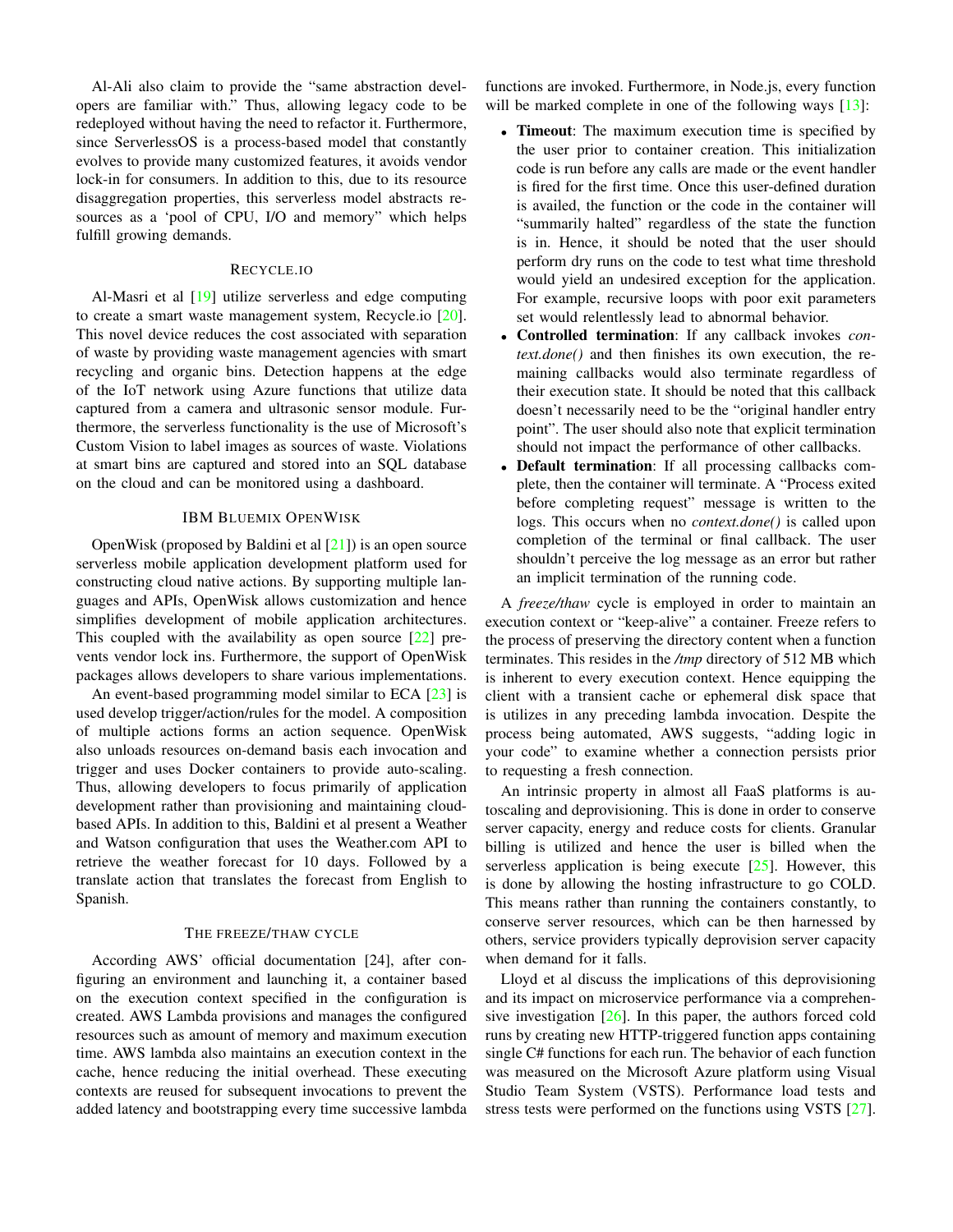This paper also terms four states of serverless infrastructures. Each of these serverless microservice container states are run in Docker [\[28\]](#page-6-22) [\[29\]](#page-6-23). Docker containers also support specification of CPU-period. A default CFS or Completely Fair Scheduler is the default Linux kernel CPU scheduler for normal Linux processes. Runtime flags can be used to configure the CPU scheduler period in 100 micro-seconds intervals. The *–cpu-period=¡value¿* can be used to change this value.

- Provider cold: First function invocation made to the cloud provider.
- VM cold: First function invocation made to the virtual machine.
- Container cold: First function invocation made to container hosting microservice code. Containers run directly the operating system kernel and each workload has access to a restricted subset of resources.
- Warm: Repeating function invocation of code in transient cache or in preexisting container. This is analogous to the AWS' freeze/thaw cycle that maintains an execution context even after the callback terminates its execution.

To emulate TCP networking overhead incurred by the AWS API Gateway and Lambda function invocation, Docker was used in the experimentation process. However, during remote tests, minimal load was observed on the client. Cold and warm performances on Lambda and AWS were compared with Docker-Machine performance. Warm performance on Lambda was reasonable compared to equivalent implementation using remote Docker containers to host code.

Lloyd et al also discussed the impact of memory reservation on container placement and its implications on performance. When increasing from 128 MB to 256MB of RAM, AWS allocates twice as much CPU power to lambda functions [\[32\]](#page-6-24). Furthermore, it should be noted that increasing RAM to 3 GB or 3,072 MB doesn't necessarily imply that 24 CPUs are dedicated to the function. This would be both uneconomical and introduces an added layer of complexity to run a client's code in a parallel and effective manner.

Based on the results in Lloyd et al's experiment, COLD service execution time experienced a 4 times performance boost on average. The memory reservation, in this case, was increased from 128MB to 1,536MB, which is a twelve-fold increase. Hence, further establishing the fact that CPU performance doesn't scale strictly proportionally with memory reservation [\[33\]](#page-6-25). On the other hand, only a four-fold performance improvement was observed in WARM service execution time. Furthermore, performance improvements slowly diminish in WARM infrastructures beyond 512MB memory reservation.

The containers took 10 minutes to go "cold" or be deprecated, followed by VMs. 40 minutes later, microservices, VMs and containers are no longer in use on the hosting infrastructure. This COLD infrastructure suffered from a 15x performance degradation after 40 minutes of inactivity. However, in order to counteract the initialization overhead incurred on startup during COLD function invocation requests, some platforms provision additional infrastructures.

Pérez et al  $\left[34\right]$  discuss the impact of increasing container size and the time it takes for the container to cached in the ephemeral disk space. For example, 30 invocations are required to cache a c7 function which is said to have a medium container size. This has an image size of 70 MB and uses Docker image centos:7 [\[35\]](#page-6-27). This is compared with the regards to largest container being utilized, ub14. This has an image size of 153 MB, more than twice as much as the mid-sized container. Furthermore, it uses the uses the Docker image *grycap/jenkins:ubuntu14.04-python*. This container requires approximately 80 invocations, more than twice as much, until cached.

Since provision is slow due to the use of elastic load balancing schemes in services such as AWS' elastic load balance [\[37\]](#page-7-0). Such services utilize the Load Balancer as a Service (LBaaS) model but are designed to respond to current or future service demands [\[38\]](#page-7-1). This yields poor execution and deployment times for VMs that require additional initialization beyond OS bootstrapping. A solution for this performance degradation due to COLD infrastructures was suggested by Llyod et al [\[17\]](#page-6-12). A recommended mechanism to keep the container warm is to set clients to trigger serverless functions with a set delay. This allows a desired amount of concurrent executions to build up thus mitigating cold start latency as the infrastructure is preserved [\[39\]](#page-7-2).

A use of a 100 concurrent client requests are employed to keep-alive workloads and preserve serverless performance after idle periods. This prevents automated deprovisioning of computing power in the form of resources. Recycling infrastructure on the serverless platform happens in the form of transient cache or subsequent calls to function containers [\[26\]](#page-6-20). Thus, preventing the overhead incurred due to reinitialization of cold containers or cold VMs. Furthermore, it prevents the added latency induced to service response times due to future invocations that force initialization of new server infrastructure. The results were highly favorable and yielded approximately 18x cost savings. Furthermore, hosting infrastructure was retained during the freeze/thaw cycle by leveraging keep-alive workloads. Thus, also increasing speedups with reasonable average runtimes for each workload.

## EXPLORING SERVERLESS COMPUTING FOR NEURAL NETWORK TRAINING

Lang Feng [\[40\]](#page-7-3) research the utilization of serverless runtimes while utilizing information parallelism for expansive models, demonstrate the difficulties and restrictions because of the firmly coupled nature of such models and propose changes to the hidden runtime usage that would moderate them. For hyper-parameter advancement of littler profound learning models, they demonstrate that serverless runtimes can give a noteworthy advantage.

## VISUALIZING SERVERLESS CLOUD APPLICATION LOGS FOR PROGRAM UNDERSTANDING

Chang and Fink [\[41\]](#page-7-4) present a tool that imagines cloud execution logs for an alternate objective – to encourage program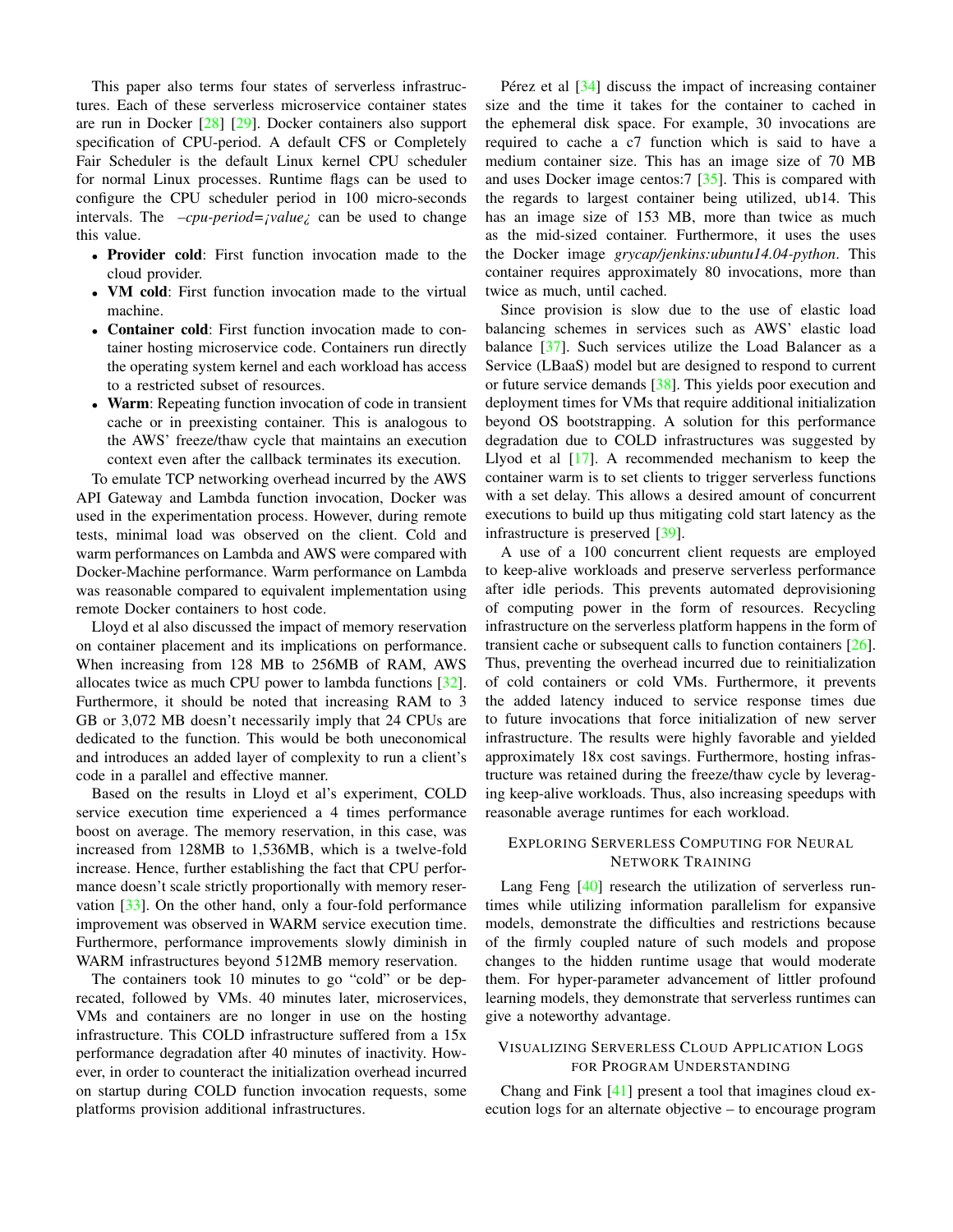understanding and create documentation for an application utilizing runtime information. Our device presents another timetable perception, another strategy, and UI to abridge various JSON articles and present the outcome, and cooperation procedures that encourage exploring among capacities. Together, these highlights clarify a serverless cloud application's piece, execution, dataflow and information construction. We report some underlying client input from a few master engineers that were engaged with the apparatus' structure and improvement process.

They built up a tool called Witt that imagines a serverless application's execution logs for an alternate reason – to enable designers to see how the application is developed utilizing runtime information. An undertaking application is regularly made in a community domain including numerous designers [\[9\]](#page-6-28).

## SERVERLESS PROGRAMMING (FUNCTION AS A SERVICE)

Castro and Ishakian [\[42\]](#page-7-5) discusses Serverless Computing (otherwise called Function as a Service) as a emerging as another and convincing worldview for the sending of cloud applications, to a great extent because of the ongoing movement of big business application structures to compartments and microservices. They clarify from the point of view of a cloud supplier, serverless figuring gives an extra chance to control the whole improvement stack, decrease operational expenses by productive streamlining and the board of cloud assets, and empowering a serverless biological system that supports the organization of extra cloud administrations

## SERVERLESS COMPUTING: ECONOMIC AND ARCHITECTURAL IMPACT

Gojko Adzic and Robert Chatley [\[43\]](#page-7-6) presents two case modern investigations of early adopters, demonstrating how moving an application to the Lambda organization engineering decreased facilitating costs – by somewhere in the range of 66% and 95% and examines how further appropriation of this pattern may impact basic programming design configuration rehearses. Their first perception was on the effect of receiving a serverless design came amid the advancement of MindMup, a business online personality mapping application, which one of the creators is associated with creating and working. To research whether the impacts saw in the MindMup contextual analysis exchanged to different applications, they completed a contextual analysis of Yubl which is a London-based longrange interpersonal communication organization which gives Node.js back-end administrations to cell phone applications.

## GPU ENABLED SERVERLESS COMPUTING FRAMEWORKS

With an increasing computing requirement for GPUs (Graphic Processing Units), more HPC (High Performance Computing) clusters are introducing high-end GPU-based accelerator. However, this poses a severe cost constraint instigating due an increase in the overall power consumption of each node. Several works have been conducted with an effort to reduce energy consumption in data centers  $[45]$   $[46]$   $[47]$ 

[\[48\]](#page-7-10) [\[49\]](#page-7-11) [\[50\]](#page-7-12). Though advancements have been made in GPUbased servers to make them power efficient than CPU-based servers, they tend to more expensive. Nvidia claims that their new Turing microarchitecture 25 times higher energy efficient and delivers 10 times higher performance than CPU-based servers [\[51\]](#page-7-13).

However, costs are significant and GPUs supporting the new Turing architecture costs between US\$ 599 to US\$ 10,000 [\[52\]](#page-7-14). Though costs may reduce with economies of scale and due to increase in the demand and availability of GPUs. This is primarily due to the 'gamer-driven' business volume as GPGPUs (General Purpose Graphical Processing Units) as they perform floating point operations, oversampling and interpolation quickly and efficiently [\[53\]](#page-7-15). Such calculations allow GPUs to render polygon shapes and texture mapping better than CPUs [\[54\]](#page-7-16). Furthermore, Turing-based GPU accelerators also provide support for deep learning via frameworks such as PLASTER [\[55\]](#page-7-17). However, in data preprocessing centers and HPC clusters, a single node with a high-end GPU may consume between 30 50% more energy [\[44\]](#page-7-18).

Virtualizing the GPU could contribute to better cost and power savings over a prolonged period. Though type-1 hypervisors or bare metal hypervisors such as Xen [\[56\]](#page-7-19), which is open sourced, can be used. They virtualize the entire system and may generate unnecessary overhead that is unacceptable for GPU driven applications. Other graphics APIs such as OpenGL [\[57\]](#page-7-20) and Microsoft's Direct 3D [\[58\]](#page-7-21) facilitate the rendering of 2D and 3D vector graphics. Furthermore, they also achieve hardware-accelerated rendering [\[59\]](#page-7-22) when interacting with the GPU. Another advantage is OpenGL's and Direct 3D's open, cross-language and cross-platform specification.

Chromium [\[60\]](#page-7-23), a flexible stream processing framework proposed by Humphreys et al, is one of many GPU virtualization applications/frameworks for graphics acceleration. Chromium manipulates streams of graphics API commands and enables OpenGL parallel rendering on clusters of workstations. This is done using wrapper libraries to make use of API interception and hence abstracting away underlying graphics architecture with a parallel interface. Thus, allowing it to also be a cross-application framework which can run on a range of different environments.

Other OpenGL based rendering hardware approaches include VMGL  $[61]$ , which follows a similar approach to that of Chromium and provisions a VMM-Independent Graphics Acceleration. Furthermore, VMGL also supports the added capability of suspending and resuming across GPUs from different vendors. In addition to this, rendering performance in near native or within a  $14\%$  window. Blink  $[62]$  is another similar approach that "safely multiplexes complex graphical content from a variety of VMs" while also supporting the emulation of legacy OpenGL programs.

rCUDA [\[44\]](#page-7-18), proposed by Duato et al, is a remote GPU acceleration framework for HPC clusters. Hence allowing multiple clients to remotely share GPUs. Furthermore, enabling GPU-based code acceleration remotely consequently reduces global power consumption for cluster nodes. This is a result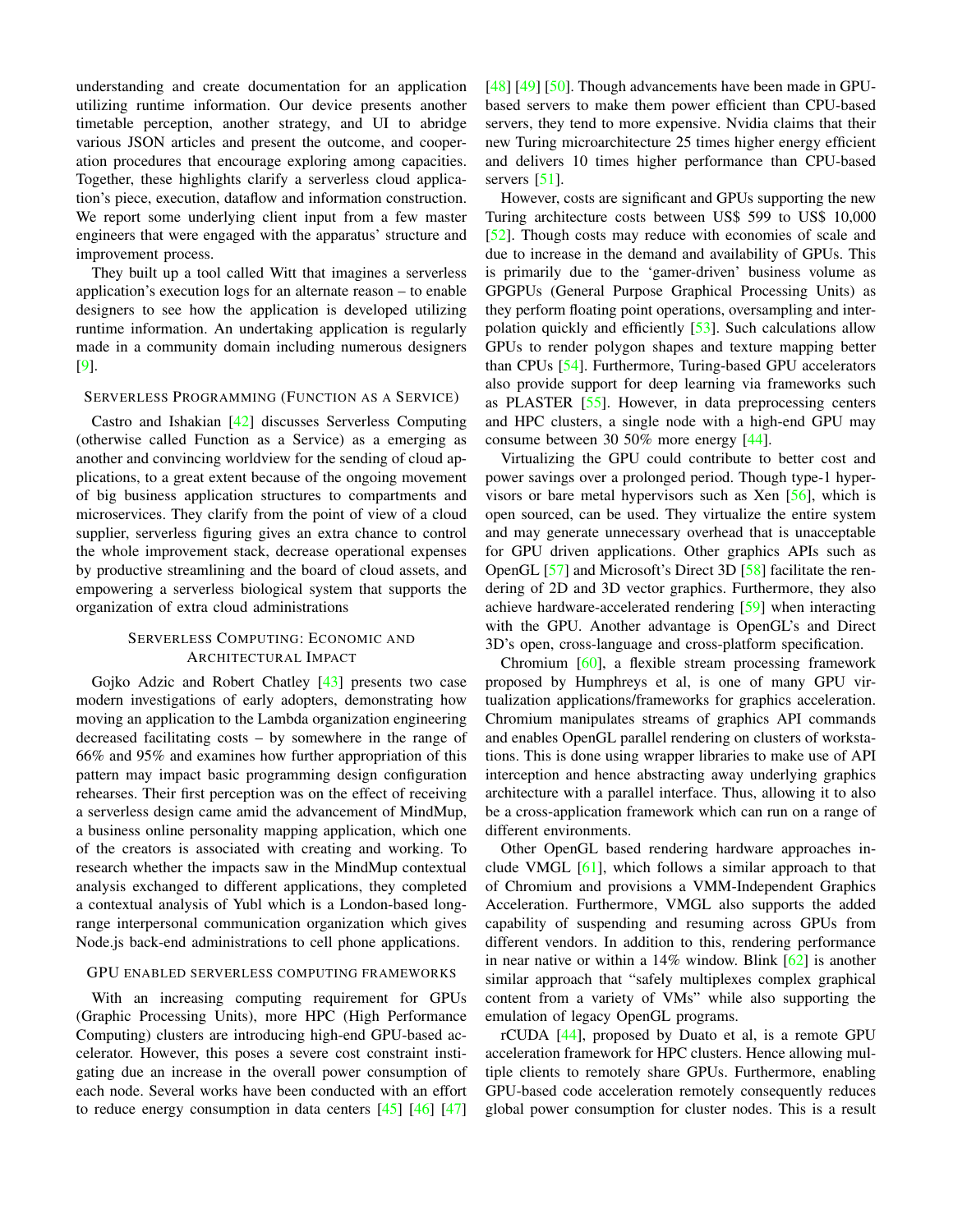of reducing the number of accelerators in each cluster node. Furthermore, drawbacks caused by the restrictive nature of Nvidia CUDA runtime API were addressed using a trivial solution, i.e., avoiding the use CUDE C extensions in the framework.

Shi et al present a similar solution for GPU acceleration, termed vCUDA [\[63\]](#page-7-26). vCUDA encapsulates runtime APIs into RPC calls to achieve API interception and redirection. Thus, applications that utilize CUDA and execute within a VM can transparently access GPU hardware remotely. Hence allowing them to leverage hardware acceleration to significantly improve performances of HPC clusters, rather than directly incorporating a GPU in each independent cluster. To improve the efficiency of the RPC tool, frequency of procedure calls was reduced using shared memory mechanisms in VMM and lazy updates. An example of lazy remote procedure call and its implementation in C can be found in a paper by Feeley [\[64\]](#page-7-27).

However, since vCUDA and rCUDA frameworks require to call and receive request from the remote CUDA APIs. In order to do this, users must install CUDA runtime wrapper library in their local environment and configure complex networks. Furthermore, any upgradation to a later version of CUDA would require users to reconfigure the entire CUDA runtime wrapper library for that particular version. Hence, such frameworks suffer from a complex build processes and several configuration processes and make them inconvenient to use. In addition to this, the added drawback of GPU communication overhead makes it unsatisfactory.

A novel GPU enabled serverless framework was proposed by Jun et al [\[65\]](#page-7-28). This solution allows developers to run deep learning programs remotely with minimal performance degradation and for clients who want to deploy micro-services requiring GPU support. This framework doesn't require a CUDA or any GPU environment to be setup, eliminating the tedious configuration process. The architecture is based on iron.io's IronFunctions [\[66\]](#page-7-29) with some necessary enhancements. Hence, allowing the framework to incoporate Nvidiadocker via an API and IronFunctions. Thus, enabling users to utilize commands for GPU programming and also deploy Python-based high-performance services with the help of a python wrapper, PyCUDA [\[67\]](#page-7-30).

## SERVERLESS COMPUTING: ECONOMIC AND ARCHITECTURAL IMPACT

Gojko Adzic and Robert Chatley [\[68\]](#page-7-31) presents two case modern investigations of early adopters, demonstrating how moving an application to the Lambda organization engineering decreased facilitating costs – by somewhere in the range of 66% and 95% and examines how further appropriation of this pattern may impact basic programming design configuration rehearses. Their first perception was on the effect of receiving a serverless design came amid the advancement of MindMup, a business online personality mapping application, which one of the creators is associated with creating and working. To research whether the impacts saw in the MindMup contextual analysis exchanged to different applications, they completed a contextual analysis of Yubl which is a London-based long range interpersonal communication organization which gives Node.js back-end administrations to cell phone applications.

## SERVING DEEP LEARNING MODELS IN A SERVERLESS PLATFORM

Vatche Ishakian and Vinod Muthusamy [\[69\]](#page-7-32) assess the appropriateness of a serverless figuring condition for the inferencing of vast neural system models. Their test assessments are executed on the AWS Lambda condition utilizing the MxNet profound learning system. Their test results demonstrate that while the inferencing idleness can be inside an adequate range, longer postponements because of virus begins can skew the idleness conveyance and thus chance abusing more stringent SLAs.One of the objectives of their assessment was to comprehend if a serverless figuring stage can be used for neural system inferencing. The trials utilized the AWS Lambda serverless stage, also, the Amazon MXNet profound learning system. In the future, they intend to stretch out their assessments to incorporate other serverless stages and profound learning systems, for example, Tensorflow among others.

## PAY-PER-REQUEST DEPLOYMENT OF NEURAL NETWORK MODELS USING SERVERLESS ARCHITECTURES

Zhucheng Tu, Mengping Li, and Jimmy Lin [\[70\]](#page-7-33) shows the serverless arrangement of neural systems for model inferencing in NLP applications utilizing Amazon's Lambda administration for feedforward assessment and DynamoDB for putting away word embeddings. Their design understands a compensation for every solicitation estimating model, requiring zero continuous expenses for keeping up server occasions. All virtual machine the board is taken care of in the background by the cloud supplier with no immediate designer intercession. They portray various strategies that permit proficient utilization of serverless assets, what's more, assessments affirm that their plan is both versatile and cheap.

In this work, they chose Amazon Web Services (AWS) as their arrangement stage because of its showcase overwhelming position, albeit other cloud suppliers have comparable contributions. To empower serverless neural system induction for NLP, the prepared models are bundled together with the capacity to be conjured and subordinate programming libraries. The cloud supplier is in charge of making the earth for execution. Amid induction, the Lambda work takes input content, which is provided remotely by means of an API portal. Sentences should be first changed into an implanting lattice built utilizing word vectors. These are gotten from DynamoDB. At long last, the Lambda work applies feedforward assessment on the installing framework as indicated by the provided display, yielding a last forecast.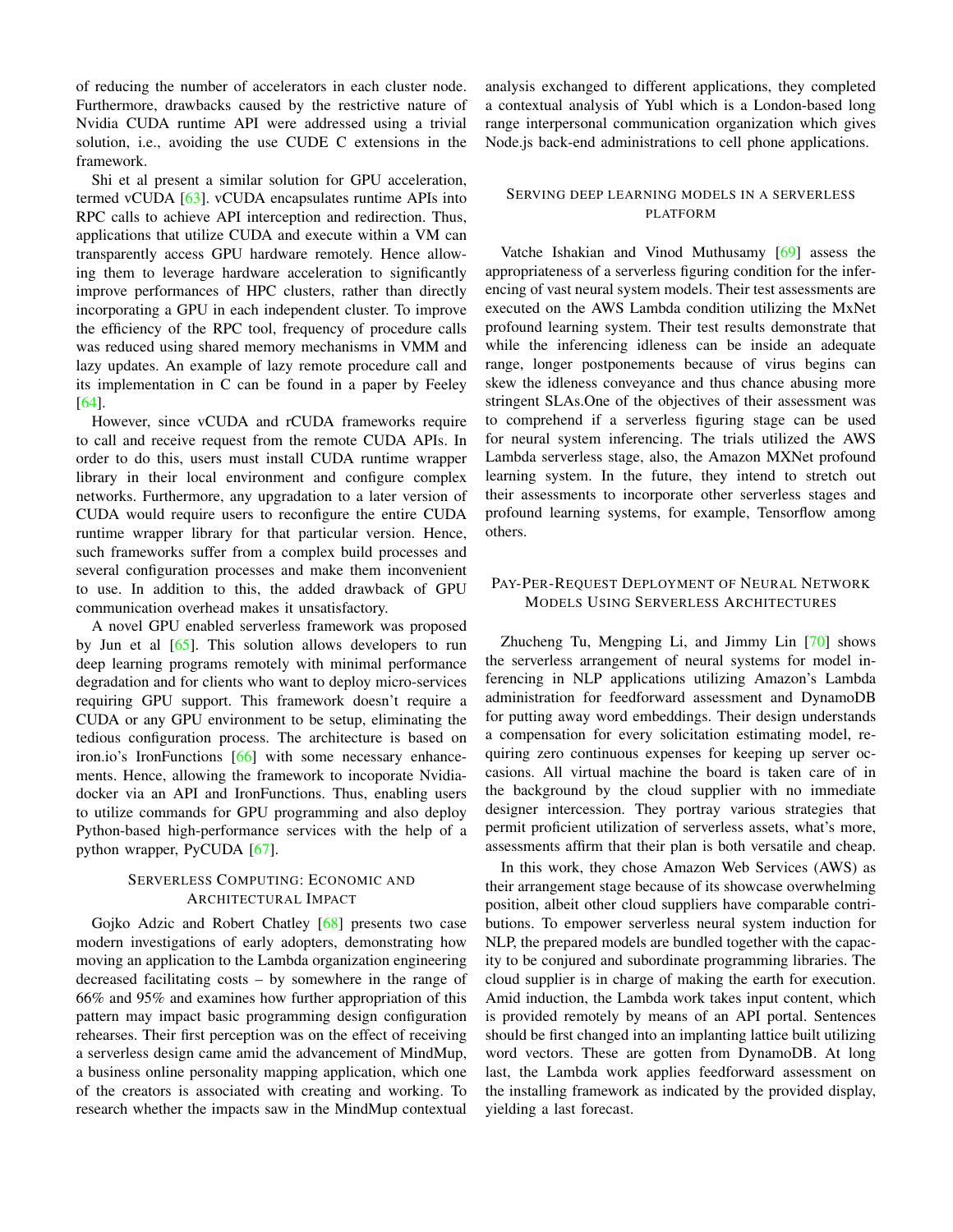## MXNET: A FLEXIBLE AND EFFICIENT MACHINE LEARNING LIBRARY FOR HETEROGENEOUS DISTRIBUTED **SYSTEMS**

Tianqi Chen, Mu Li and Yutian Li [\[71\]](#page-7-34) talks about which is a MXNet is a multi- language AI (ML) library to facilitate the improvement of ML calculations, particularly for profound neural systems. Inserted in the host language, it mixes definitive emblematic articulation with basic tensor calculation. It offers auto separation to infer slopes. MXNet is calculation and memory productive and keeps running on different heterogeneous frameworks, going from cell phones to disseminated GPU groups. This paper depicts both the API structure and the framework execution of MXNet, and clarifies how installing of both emblematic articulation and tensor task is dealt with in a brought together manner. Our fundamental tests uncover promising outcomes on expansive scale profound neural system applications utilizing numerous GPU machines.

### ACKNOWLEDGMENT

The authors would like to thank Dr. Jothi KR for his continuous support throughout this paper. I would also like to thank Vellore Institute of Technology for their aid without which this paper wouldn't have been completed.

#### **REFERENCES**

- <span id="page-6-0"></span>[1] Baldini, I., Cheng, P., Fink, S. J., Mitchell, N., Muthusamy, V., Rabbah, R., ... & Tardieu, O. (2017, October). The serverless trilemma: Function composition for serverless computing. In Proceedings of the 2017 ACM SIGPLAN International Symposium on New Ideas, New Paradigms, and Reflections on Programming and Software (pp. 89-103). ACM.
- <span id="page-6-1"></span>[2] Westerlund, Magnus, and Nane Kratzke. "Towards Distributed Clouds: A Review About the Evolution of Centralized Cloud Computing, Distributed Ledger Technologies, and A Foresight on Unifying Opportunities and Security Implications." 2018 International Conference on High Performance Computing & Simulation (HPCS), July 2018, pp. 655–663., doi:10.1109/hpcs.2018.00108.
- <span id="page-6-2"></span>[3] Mike Roberts, "Serverless Architectures," 2016, last access 2019-01-7. [Online]. Available: <https://martinfowler.com/articles/serverless.html>
- <span id="page-6-3"></span>[4] Cicconetti, Claudio, et al. "An Architectural Framework for Serverless Edge Computing: Design and Emulation Tools." 2018 IEEE International Conference on Cloud Computing Technology and Science (CloudCom), 27 Dec. 2018, pp. 52–55., doi:10.1109/cloudcom2018.2018.00024.
- <span id="page-6-4"></span>[5] Sonmez, Cagatay, et al. "EdgeCloudSim: An Environment for Performance Evaluation of Edge Computing Systems." 2017 Second International Conference on Fog and Mobile Edge Computing (FMEC), 2017, pp. 39–44., doi:10.1109/fmec.2017.7946405.
- <span id="page-6-5"></span>[6] J. Spillner, "Snafu: Function-as-a-service (faas) runtime design and implementation," arXiv preprint [arXiv:1703.07562,](http://arxiv.org/abs/1703.07562) 2017.
- [7] Król, Michał, and Ioannis Psaras. "NFaaS." Proceedings of the 4th ACM Conference on Information-Centric Networking - ICN '17, 26 Sept. 2017, pp. 134–144., doi:10.1145/3125719.3125727.
- <span id="page-6-6"></span>[8] "How to Build a Serverless Real-Time Data Processing App — AWS." Amazon, Amazon, aws.amazon.com/getting-started/projects/buildserverless-real-time-data-processing-app-lambda-kinesis-s3-dynamodbcognito-athena/.
- <span id="page-6-28"></span>[9] Mcgrath, Garrett, and Paul R. Brenner. "Serverless Computing: Design, Implementation, and Performance." 2017 IEEE 37th International Conference on Distributed Computing Systems Workshops (ICDCSW), 17 July 2017, pp. 405–410., doi:10.1109/icdcsw.2017.36.
- [10] Serverless, Inc., "Serverless Framework," [https://serverless.com/.](https://serverless.com/)
- <span id="page-6-7"></span>[11] Redis, "Redis," [https://redis.io/,](https://redis.io/) 2017.
- <span id="page-6-8"></span>[12] Lee, Hyungro, et al. "Evaluation of Production Serverless Computing Environments." 2018 IEEE 11th International Conference on Cloud Computing (CLOUD), 2018, pp. 442–450., doi:10.1109/cloud.2018.00062.
- <span id="page-6-9"></span>[13] T. (2014, December 31). Understanding Container Reuse in AWS Lambda — Amazon Web Services. Retrieved April 8, 2019, from <https://aws.amazon.com/blogs/compute/container-reuse-in-lambda/>
- [14] Oakes, Edward, et al. "Pipsqueak: Lean Lambdas with Large Libraries." 2017 IEEE 37th International Conference on Distributed Computing Systems Workshops (ICDCSW), 17 July 2017, pp. 395–400., doi:10.1109/icdcsw.2017.32.
- <span id="page-6-11"></span>[15] Harter, Tyler, et al. "A File Is Not a File." Proceedings of the Twenty-Third ACM Symposium on Operating Systems Principles - SOSP '11, 2011, pp. 71–83., doi:10.1145/2043556.2043564.
- <span id="page-6-10"></span>[16] Harter, Tyler, et al. "Slacker: Fast Distribution with Lazy Docker Containers." 14th USENIX Conference on File and Storage Technologies (FAST 16), pages 181–195, Santa Clara, CA, February 2016. USENIX Association.
- <span id="page-6-12"></span>[17] Lloyd, Wes, et al. "Improving Application Migration to Serverless Computing Platforms: Latency Mitigation with Keep-Alive Workloads." 2018 IEEE/ACM International Conference on Utility and Cloud Computing Companion (UCC Companion), 2018, pp. 195–200., doi:10.1109/ucccompanion.2018.00056.
- <span id="page-6-13"></span>[18] Al-Ali, Zaid, et al. "Making Serverless Computing More Serverless." 2018 IEEE 11th International Conference on Cloud Computing (CLOUD), 2018, pp. 456–459., doi:10.1109/cloud.2018.00064.
- <span id="page-6-14"></span>[19] Al-Masri, E., Diabate, I., Jain, R., Lam, M. H. L., & Nathala, S. R. (2018, October). A Serverless IoT Architecture for Smart Waste Management Systems. In 2018 IEEE International Conference on Industrial Internet (ICII) (pp. 179-180). IEEE.
- <span id="page-6-15"></span>[20] Recycle.io, The Smart Way of Managing Contaminants in Recycle Bins, [https://devpost.com/software/recycle-io-ek4pxz,](https://devpost.com/software/recycle-io-ek4pxz) Winner of Microsoft Azure IoT on Serverless Hackathon (3rd Place), 2018.
- <span id="page-6-16"></span>[21] Baldini, Ioana, et al. "Cloud-Native, Event-Based Programming for Mobile Applications." Proceedings of the International Workshop on Mobile Software Engineering and Systems - MOBILESoft '16, 2016, pp. 287–288., doi:10.1145/2897073.2897713.<br>OpenWisk, "Apache OpenWisk",
- <span id="page-6-17"></span>[22] OpenWisk, "Apache OpenWisk", [https://github.com/apache/](https://github.com/apache/incubator-openwhisk) [incubator-openwhisk,](https://github.com/apache/incubator-openwhisk) 2019.
- <span id="page-6-18"></span>[23] Schmidt, Kay-uwe, and Darko Anicic. "Stühmer: Event-Driven Reactivity: A Survey and Requirements Analysis." In 3rd International Workshop on Semantic Business Process Management, 2008, pp. 72–86.
- [24] AWS Lambda Execution Context. (n.d.). Retrieved April 8, 2019, from [https://docs.aws.amazon.com/lambda/latest/dg/running-lambda-code.](https://docs.aws.amazon.com/lambda/latest/dg/running-lambda-code.html) [html](https://docs.aws.amazon.com/lambda/latest/dg/running-lambda-code.html)
- <span id="page-6-19"></span>[25] van Eyk, E., Iosup, A., Seif, S., & Thömmes, M. (2017, December). The SPEC cloud group's research vision on FaaS and serverless architectures. In Proceedings of the 2nd International Workshop on Serverless Computing (pp. 1-4). ACM.
- <span id="page-6-20"></span>[26] Lloyd, W., Ramesh, S., Chinthalapati, S., Ly, L., & Pallickara, S. (2018, April). Serverless computing: An investigation of factors influencing microservice performance. In 2018 IEEE International Conference on Cloud Engineering (IC2E) (pp. 159-169). IEEE.
- <span id="page-6-21"></span>[27] Azure Functions scale and hosting. (n.d.). Retrieved April 8, 2019, from <https://docs.microsoft.com/en-us/azure/azure-functions/functions-scale>
- <span id="page-6-22"></span>[28] Enterprise Application Container Platform. (n.d.). Retrieved April 8, 2019, from <https://www.docker.com/>
- <span id="page-6-23"></span>[29] Sill, A. (2016). The design and architecture of microservices. IEEE Cloud Computing, 3(5), 76-80.
- [30] Limit a container's resources. (2019, April 05). Retrieved April 8, 2019, from [https://docs.docker.com/config/containers/resource](https://docs.docker.com/config/containers/resource_constraints/)\_constraints/
- [31] Docker Machine. (2019, April 05). Retrieved April 8, 2019, from [https:](https://docs.docker.com/machine/) [//docs.docker.com/machine/](https://docs.docker.com/machine/)
- <span id="page-6-24"></span>[32] 10153285193346018. (2018, January 25). How does allocation work with AWS Lambda? Retrieved April 8, 2019, from [https://engineering.opsgenie.com/](https://engineering.opsgenie.com/how-does-proportional-cpu-allocation-work-with-aws-lambda-41cd44da3cac) [how-does-proportional-cpu-allocation-work-with-aws-lambda-41cd44da3cac](https://engineering.opsgenie.com/how-does-proportional-cpu-allocation-work-with-aws-lambda-41cd44da3cac)
- <span id="page-6-25"></span>[33] AWS Lambda – Serverless Compute - Amazon Web Services. (n.d.). Retrieved April 8, 2019, from <https://aws.amazon.com/lambda/>
- <span id="page-6-26"></span>[34] Pérez, A., Moltó, G., Caballer, M., & Calatrava, A. (2018). Serverless computing for container-based architectures. Future Generation Computer Systems, 83, 50-59.
- <span id="page-6-27"></span>[35] Centos - Docker Official Images. (n.d.). Retrieved April 8, 2019, from [https://hub.docker.com/](https://hub.docker.com/_/centos)\_/centos
- [36] Grycap/jenkins Images used in the GRyCAP continuos integration and deployment environment. (n.d.). Retrieved April 8, 2019, from [https:](https://hub.docker.com/r/grycap/jenkins) [//hub.docker.com/r/grycap/jenkins](https://hub.docker.com/r/grycap/jenkins)